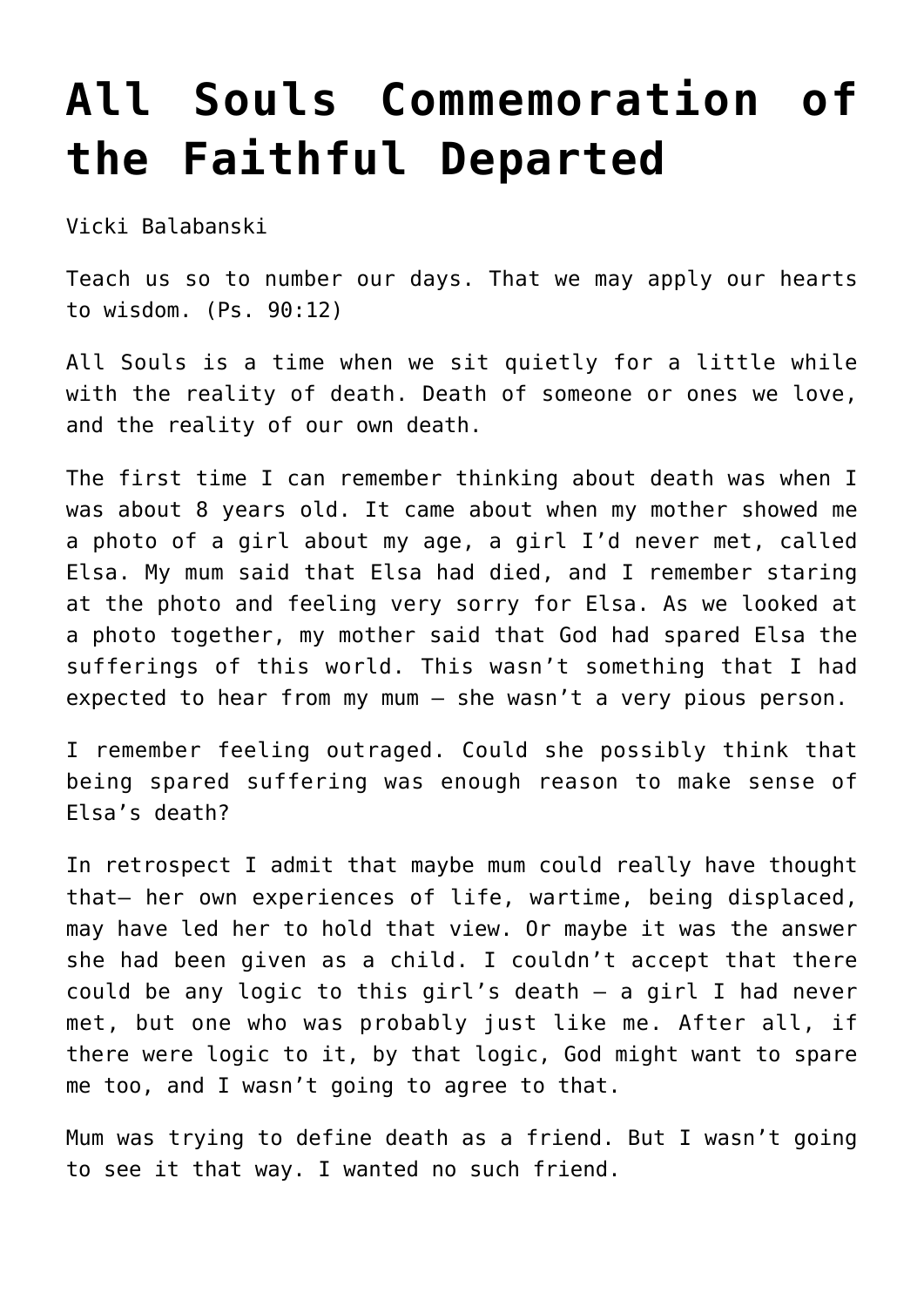St Francis of Assisi, in his Canticle of the creatures, Brother sun and sister moon, says something similar:

We praise You, Lord, for Sister Death, from whom no-one living can escape.

Francis invites us to view death as friend, even as our sister. We all have known someone who has reached the point where they are wanting to embrace death as friend. That's the meaning of the word 'euthanasia': good and welcome death.

St Paul, by contrast, sees Death as enemy (1 Cor. 15:26): 'The last enemy to be destroyed is death'.

The Book of Job is on this side of the ledger, too. Job gives a pretty bleak look at mortality. It's a passage full of questions about what hope there is if everything ultimately ends in death. Job 'numbers his days' and 'applies his heart to wisdom', but at this point in his story, everything seems absurd and futile. The experience of our own mortality can invite us to ponder what really matters in life, or it can leave us feeling very alone, whether there is any meaning to be found at all.

So we have both insights as part of the tradition: death as friend, and death as enemy. We experience both perspectives at times: death as friend, death as enemy.

My mother herself died within two years of that talk, and before a further year had passed, my father died as well. My sister and I were still at Primary School, and we had no family in Australia. As a child, their deaths were the end of my world.

My memories of this time are of fear and also courage, grief, lots of discussion about where we would now live, and a certain isolation that descends when your peers are no longer on the same page as you are. God was present too. Because we were not allowed to view dad's body nor attend the burial,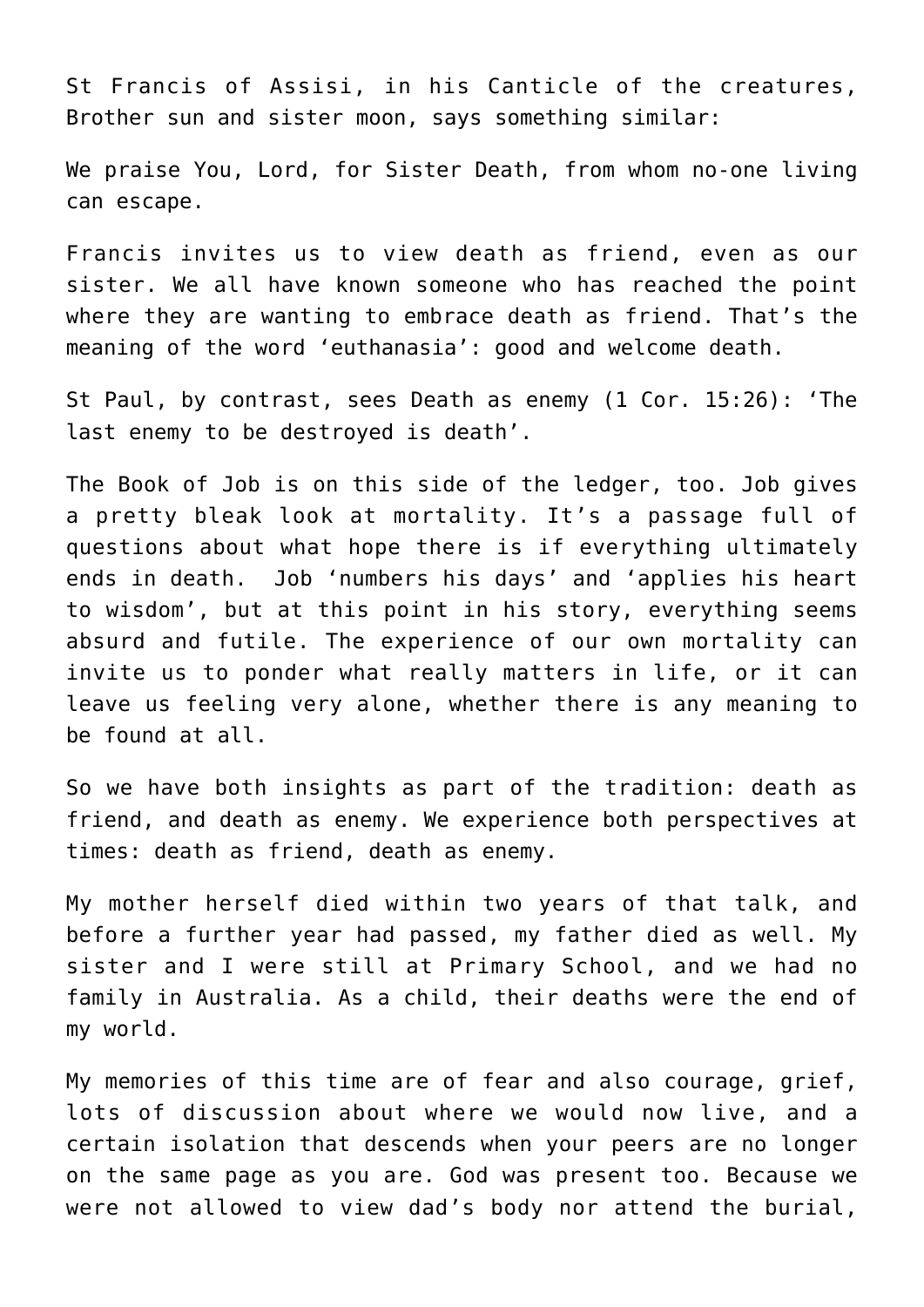probably for fear of what the grief might evoke in us, any talk about God was held at arm's length. In the end, my sister went to live with our next door neighbors.

And I eventually went to live with a family a few doors away that was newer to our community  $-$  a Churches of Christ family with three daughters.

Mum and dad's death was the biggest challenge to my faith that I had ever had or would ever have; how could a loving God let that happen?

John's Gospel weaves a mysterious picture of death, judgement and eternal life. These are images we often associate with the future, but here we are told that these are already at work here and now. 'Very truly I tell you, the hour is coming and is now here when the dead will hear the voice of the Son of God and those who hear will live.' This eternal life is not some future disembodied existence, but life that we're invited to participate in here and now. We are invited to enter into the life of God, described here as the love of the Father and the Son, which makes space for us.

For my eleven year old self, and for me today, I found that invitation into a life that crosses the boundaries to be compelling. I can't explain how, but in the darkest of places, I sensed the loving presence of God.

Death is real. It's the consummate expression of what it is to be human: our creatureliness, our mortality. But death is not the point of it all; life in relationship with the infinitely loving God is the point.

As Jesus says later in this Gospel: I came that they might have life, and might have it abundantly. (John 10:10)

Jesus models a particular type of life: It's about living a life of generosity and compassion. It's a life that sits lightly to itself, not constantly worrying about preserving